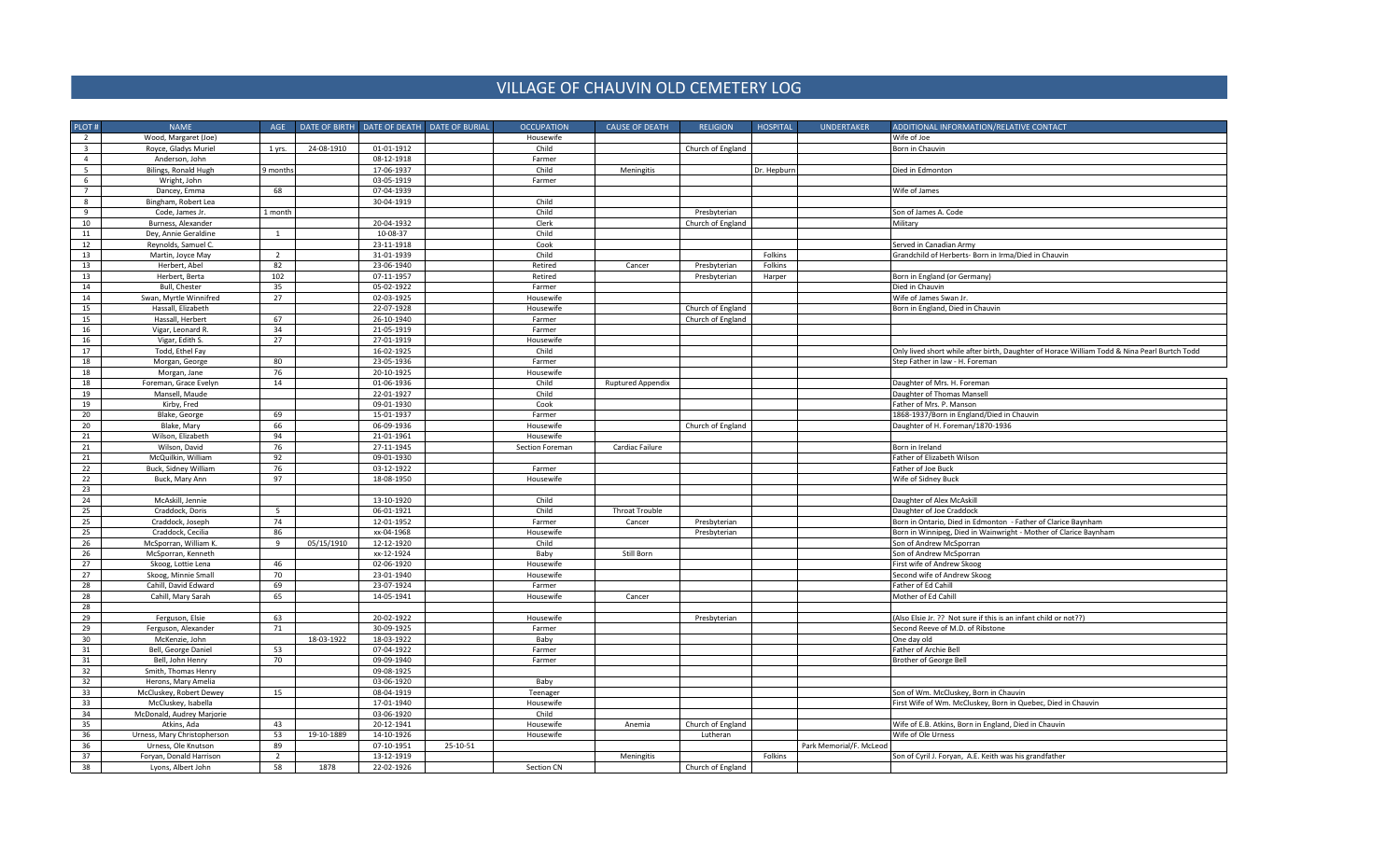| 38  | Lyons, Emily Blanche       | 85             |            | 27-12-1957       |            | Housewife             |                             | Presbyterian      | Harper     | Died in Wainwright                                                                         |
|-----|----------------------------|----------------|------------|------------------|------------|-----------------------|-----------------------------|-------------------|------------|--------------------------------------------------------------------------------------------|
| 39  | Cargill, Marion Isobell    |                |            | 08-05-1912       |            | Child                 |                             |                   |            |                                                                                            |
| 40  | Tizzard, Mary Ann          | 55             |            | 07-01-1937       |            | Housekeeper           |                             | Church of England |            | Sister of E.A.Pitman, Born in England, Died in Provost                                     |
| 41  | Scott, Wilma Eileen        | $\overline{1}$ |            | 03-01-1920       |            | Child                 | Pneumonia                   | Presbyterian      | Edmonton   | Daughter of W. A. Scott. Artland                                                           |
| 41  | Scott, Allan Gerald        | $\overline{1}$ | 04-06-22   | 17-05-1924       |            | Child                 | <b>Heart Failure</b>        | Presbyterian      | Unity      | Son of Alexander Scott - Heart failure following severly burned foot                       |
| 41  | Scott, Annie               | 32             |            | 02-09-1925       |            | Housewife             | Tuberculosis                | Church of England |            | Wife of Art Scott                                                                          |
| 41  | Scott, Daniel Ronald       | 82             |            | 13-03-1932       |            | Farmer                |                             |                   |            | Father of Art and Sandy                                                                    |
| 42  | Pelletier, Joseph S        |                |            | 20-04-1938       |            | Farmer                | Burned                      | Roman Catholic    |            | Burned to death in a house fire                                                            |
|     |                            |                |            |                  |            |                       |                             |                   |            |                                                                                            |
| 43  | Byford, John Hall          |                |            | 16-05-1923       |            | Farmer                |                             |                   |            | Nephew of E.B. Lang                                                                        |
| 44  | Dewar, Cecil Garfield      | 41             | 04-20-1938 | 13-04-1939       |            | <b>Book Keeper</b>    | Cancer                      | Presbyterian      |            | Husband of Florence Dewar                                                                  |
| 44  | Dewar, Florence            | 60             |            | 11-03-1965       |            | School Teacher        | Cancer                      |                   |            | Sister of Ed Cahil                                                                         |
| 45  | Wilson, George             |                |            | 1940             |            |                       |                             |                   |            | Known as "Friday                                                                           |
| 46  | Hoare. David John          | 68             |            | 16-04-1940       |            | Farmer                | Cardiac Arrest              | Church of England |            |                                                                                            |
| 47  | Saul, Elwood               |                |            | 09-06-1927       |            | Baby                  |                             |                   |            | Son of Grant Saul                                                                          |
| 48  | Harris (Baby)              |                |            | 26-11-1948       |            | Baby                  | Still Born                  |                   | Wainwright | Son of Fred Harris                                                                         |
| 48  | Harris, Elsie              |                |            |                  | 05-19-1999 | Housewife             |                             |                   |            | Cremated                                                                                   |
| 48  | Harris, Fred               |                |            | 08-05-1985       |            | Salesman/Retired      | Cancer                      |                   |            | Cremated                                                                                   |
| 49  | Carl, Louise Ellen         | 76             |            | 26-06-1928       |            | Housewife             |                             |                   |            | Mother was Mrs. Geo Reynolds, Born in Missouri, Died in Chauvin                            |
| 50  | Semple, James              | 73             |            | 27-06-1950       |            | Farmer                | Heart                       | Presbyterian      | Oakley     | Homesteaded - Pioneer Settler Born in Scotland, Died in Chauvin                            |
| 50  | Semple, Helen              | 92             |            | 21-05-1974       |            | Housewife             | Old Age                     |                   |            | Born in Scotland                                                                           |
| 51  | Williamson, Wright         |                |            | 16-02-1931       |            |                       |                             |                   |            |                                                                                            |
| 52  |                            | 65             |            |                  |            |                       | Stroke                      |                   |            |                                                                                            |
|     | Semple, Wm (Bill)          |                |            | 24-06-1979       |            | Farmer                |                             |                   |            | Born in Chauvin, Died in Provost                                                           |
| 52  | Semple, Thomas             | 63             |            | 28-04-1982       |            | Farmer                |                             |                   |            | Served in Army 1941-1945                                                                   |
| 52a | Semple, Hugh               |                |            | 03-09-2009       |            | Farmer                | Old Age                     |                   |            |                                                                                            |
| 53  | Simpson, Frank             |                |            | 26-02-1920       |            | Farmer                | Influenza                   |                   |            | Son of Alexander and Margaret                                                              |
| 53  | Reinhart, Joseph Stewart   | 56             |            | $05 - 05 - 1953$ |            | Farmer                | Heart                       |                   |            | Husband of Janet nee Simpson                                                               |
| 53  | Reinhart, Janet (Jessie)   | 51             |            | 16-10-1956       |            | Storekeeper/Housewife | Heart                       |                   | Wainwright | Born in Scotland, Daughter of Alex Simpson                                                 |
| 55  | Parcels, Frances (Nina)    | 55             |            | 28-12-1939       |            | Housekeeper           | Suicide-Cyanide Gas         |                   |            | Born in Ohio, Died in Chauvin - First wife of D. W. Parcels                                |
| 55  | Howe, Norman               | 61             |            | 18-02-73         |            | Banker                | <b>Natural Causes</b>       | Church of England |            | Cremated. Five yrs. In R. A. F., Husband of Ruth Parcels                                   |
| 56  |                            |                |            |                  |            |                       |                             |                   |            |                                                                                            |
| 57  | Hood, David                |                |            | 21-07-42         |            | Farmer                | Accidental                  |                   |            |                                                                                            |
| 58  |                            |                |            |                  |            |                       |                             |                   |            |                                                                                            |
| 59  | Harris, W. O. (William)    | 75             |            | 27-11-1945       |            |                       |                             |                   |            | Born in England, Died in Edmonton                                                          |
| 59  | Harris, Mary G.            |                |            | 08-09-1961       |            |                       |                             |                   |            | Born in Winnipeg                                                                           |
| 60  |                            |                |            |                  |            |                       |                             |                   |            |                                                                                            |
|     |                            | 56             |            |                  |            |                       |                             |                   |            |                                                                                            |
| 61  | Perkins, Alfred            |                |            | 25-10-1941       |            | Farmer                | Cancer                      |                   |            | Born in England                                                                            |
| 65  | Strachan, Isabella (Isa)   | 80             |            | 03-01-1933       |            | Housewife             | <b>Bronchial Phneumonia</b> |                   |            | Born in Scotland                                                                           |
| 67  | Higginson, Marjorie        |                |            | 04-03-1924       |            | Baby                  | Still Born                  | Presbyterian      |            | Daughter of Harry Higginson                                                                |
| 67  | Atkins, Mary Henrietta     | 92             |            | 21-07-1978       |            | Spinster              |                             |                   |            | Born in London, England, Died in Provost, Sister of Bert Atkins                            |
| 69  |                            |                |            |                  |            |                       |                             |                   |            |                                                                                            |
| 71  |                            |                |            |                  |            |                       |                             |                   |            |                                                                                            |
| 73  | Moir, John                 | 72             |            | 24-08-1940       |            | Farmer                | Cancer                      | Presbyterian      |            | Served in Boer War                                                                         |
| 73  | Moir, Jessie Gibson        | 65             |            | 12-04-1941       |            | Housewife             |                             | Presbyterian      |            |                                                                                            |
| 75  |                            |                |            |                  |            |                       |                             |                   |            |                                                                                            |
| 77  | Pon Jing Soong             | 57             |            | 24-04-1944       |            | Cook                  |                             |                   |            | Born in China, Died in Chauvin, Re-interred in Toronto 18-07-1974                          |
| 79  | Tooth, Jane Elizabeth      | 65             |            | 04-07-1942       |            | Housewife             | Cancer                      | Church of England |            | Born in England, Died in Chauvin                                                           |
| 79  | Tooth, James               | 69             |            | 01-11-1947       |            | Gardener              |                             | Church of England |            | Born in England, Died in Chauvin                                                           |
| 81  | Spence, Jane               | 83             |            | 12-08-1946       |            | Housewife             |                             |                   | Folkins    | Born in Manitoba, Died in Chauvin                                                          |
| 81  | Spence, William            | 78             |            | 24-12-1942       |            | Farmer                |                             |                   |            | Born in Manitoba, Died in Chauvin                                                          |
| 81  | Spence, Alfred             |                |            |                  |            | Child                 |                             |                   |            | Child of Alf Spence, Born in Chauvin                                                       |
| 83  |                            |                |            | 10-10-1946       |            | Baby                  |                             |                   |            |                                                                                            |
|     | Cargill, Dwight Norman     |                |            |                  |            |                       |                             |                   |            | Child of Norman Cargill, Born in Chauvin, Died in Chauvin                                  |
| 85  | Sewell, Sarah Esther       | 75             |            | 29-03-1935       |            | Widow                 | Cerebal Embolism            | Church of England | J.D. Smith | Mother of Shep and Jack, Born in England                                                   |
| 85  | Sewell, Maggie             | 51             |            | 25-10-1941       |            | School Teacher        |                             |                   |            | Sister of Shep and Jack, Born in England, Died in Edmonton                                 |
| 87  | Perry, Roger Wallace       |                |            | 10-07-1947       |            | Baby                  |                             |                   |            | Son of Douglas Perry                                                                       |
| 87  | Perry, Pratt Heatherington | 70             |            | 28-08-1959       |            | Farmer                |                             |                   |            | Born in the Maritimes                                                                      |
| 87  | Perry, Flora Violet        | 93             |            | 28-09-1985       |            | School Teacher        | Old Age                     | Presbyterian      |            | Born in New Brunswick, Died in Wainwright                                                  |
| 89  | Gray, Samuel               | 83             |            | 15-04-1947       |            | Retired               |                             |                   |            | Half Brother of Dick Newstead. Born in Amarantha Township, Gray County, Ontario (see note) |
| 91  | Scott, Mary M.A.           |                |            | 06-08-1930       |            | Housewife             |                             |                   |            | Wife of A. Scott                                                                           |
| 93  | D'Albertansen, Leonard     | 47             |            | 02-10-1925       |            | Printer               | Cancer                      |                   |            | Len & Ray's Father, Born in England                                                        |
| 93  | D'Albertansen, Alice Emma  | 88             |            | 16-05-1947       |            | Widow                 |                             |                   |            | Len Sr.'s Mother, Born in England, Died in Chauvin                                         |
| 93  | D'Albertansen, Ada         | 91             |            | 11-01-1963       |            | Widow                 |                             |                   |            | Wife of Len Sr., Born in England, Died in Wainwright                                       |
| 95  | Rodden, Billy Tracy        | -6             |            | 07-07-1926       |            | Child                 |                             |                   |            | Son of Wm. Rodden Jr.                                                                      |
| 97  | Armour, Agnes Young        | 46             |            | 25-02-1926       |            | Housewife             | Goitre                      | Presbyterian      |            | Sister of Hugh Young, Born in Scotland, Died in Chauvin                                    |
| 97  | Armour, Thomas             | 88             |            | 06-06-1956       |            | Farmer                | Stroke                      |                   |            | Born in Scotland, Died in Calgary                                                          |
|     |                            |                |            |                  |            |                       |                             |                   |            |                                                                                            |
| 99  | Campbell, Mary Haddow      |                |            | 04-02-1921       |            | Housewife             |                             |                   |            | Wife of A. S. Campbell Sr.                                                                 |